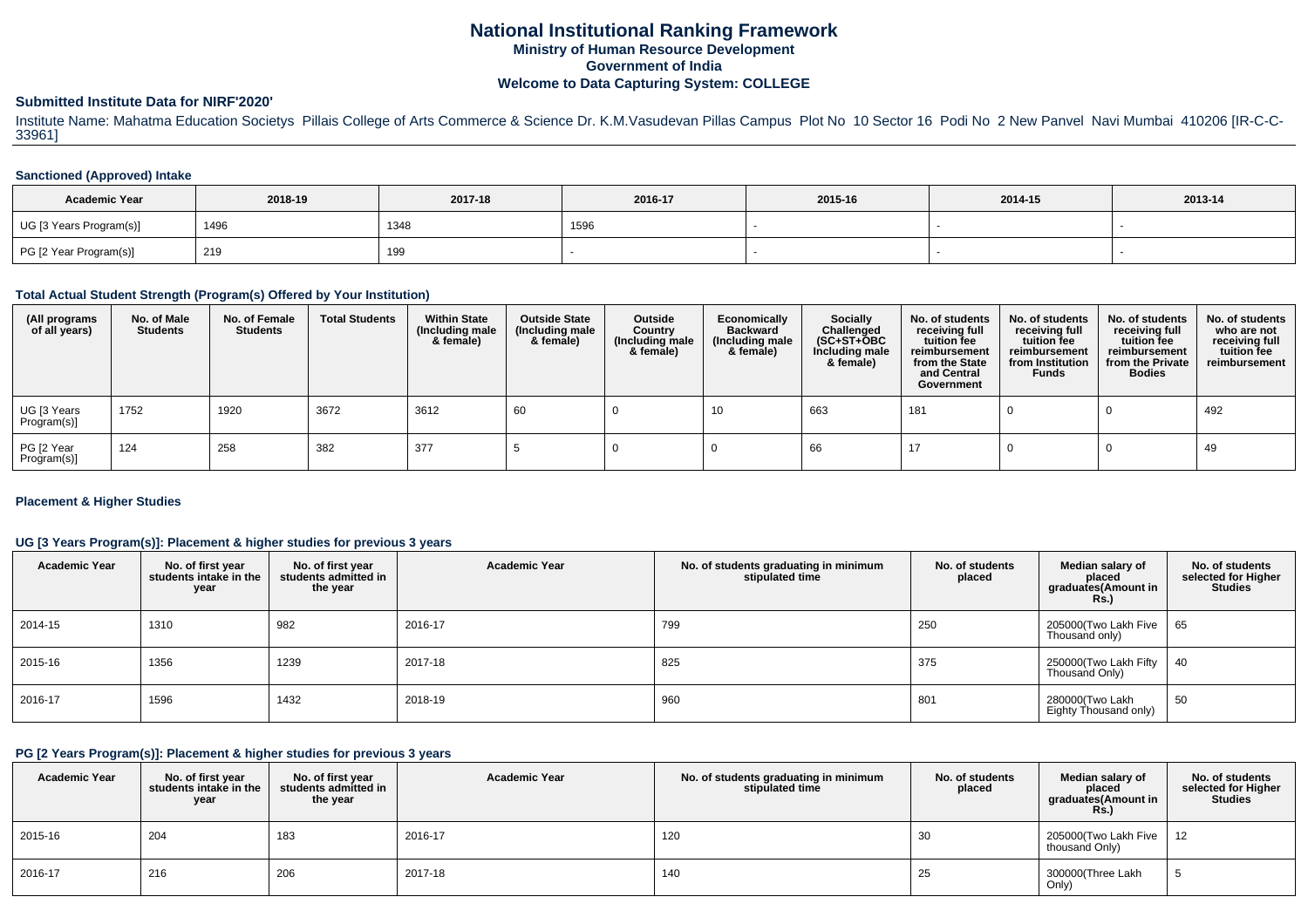| 2017-18 | 199 | 18<br>יטע | 2018-19 | 145 | ັບບ | 320000(Three Lakh<br>Thousand<br>Twent<br>only) | 10 |
|---------|-----|-----------|---------|-----|-----|-------------------------------------------------|----|
|---------|-----|-----------|---------|-----|-----|-------------------------------------------------|----|

# **Financial Resources: Utilised Amount for the Capital expenditure for previous 3 years**

| <b>Academic Year</b>                                                                                 | 2018-19                                                                       | 2017-18                                                                      | 2016-17                                                                  |  |  |  |  |
|------------------------------------------------------------------------------------------------------|-------------------------------------------------------------------------------|------------------------------------------------------------------------------|--------------------------------------------------------------------------|--|--|--|--|
|                                                                                                      | <b>Utilised Amount</b>                                                        | <b>Utilised Amount</b>                                                       | <b>Utilised Amount</b>                                                   |  |  |  |  |
| Annual Capital Expenditure on Academic Activities and Resources (excluding expenditure on buildings) |                                                                               |                                                                              |                                                                          |  |  |  |  |
| Library                                                                                              | 845798 (eight lakhs forty five thousand seven hundred and<br>ninety eight)    | 651348 (Six lakhs fifty one thousand three hundred forty eight)              | 567764 (five lakhs sixty seven thousand seven hundred sixty<br>tour      |  |  |  |  |
| New Equipment for Laboratories                                                                       | 1865776 (eighteen lakhs sixty five thousand seven hundred<br>and seventy six) | 1567683 (fifteen lakhs sixty seven thousand six hundred and<br>eighty three) | 1465780 (fourteen lakhs sixty five thousand seven hundred<br>and eighty) |  |  |  |  |
| Other expenditure on creation of Capital Assets (excluding<br>expenditure on Land and Building)      | 271660 (Two lakhs seventy one thousand six hundred and<br>sixty)              | 341920 (Three lakhs forty one thousand nine hundred twenty)                  | 252220 (Two lakhs fifty two thousand two hundred and twenty)             |  |  |  |  |

# **Financial Resources: Utilised Amount for the Operational expenditure for previous 3 years**

| <b>Academic Year</b>                                                                                                                                                                            | 2018-19                                                                                  | 2017-18                                                                    | 2016-17                                                                              |  |  |  |
|-------------------------------------------------------------------------------------------------------------------------------------------------------------------------------------------------|------------------------------------------------------------------------------------------|----------------------------------------------------------------------------|--------------------------------------------------------------------------------------|--|--|--|
|                                                                                                                                                                                                 | <b>Utilised Amount</b>                                                                   | <b>Utilised Amount</b>                                                     | <b>Utilised Amount</b>                                                               |  |  |  |
| <b>Annual Operational Expenditure</b>                                                                                                                                                           |                                                                                          |                                                                            |                                                                                      |  |  |  |
| Salaries (Teaching and Non Teaching staff)                                                                                                                                                      | 52596800 (Five Crores twenty five lakhs ninety six thousand<br>eight hundred)            | 49951230 (0)                                                               | 45448036 (Four Crores fifty four lakhs forty eight thousand<br>thirty six)           |  |  |  |
| Maintenance of Academic Infrastructure or consumables and<br>other running expenditures (excluding maintenance of hostels<br>and allied services, rent of the building, depreciation cost, etc) | 35744939 (three crore fifty seven lakhs forty four thousand nine<br>hundred thirty nine) | 47201230 (four crore seventy two lakhs one thousand two<br>hundred thirty) | 23396646 (two crore thirty three lakhs ninety six thousand six<br>hundred forty six) |  |  |  |
| Seminars/Conferences/Workshops                                                                                                                                                                  | 735884 (Seven lakh thirty five thousand eight hundred and<br>eighty four)                | 393198 (Three lakhs ninety three thousand one hundred<br>ninety)           | 271265 (Two lakhs seventy one thousand two hundred and<br>sixty five)                |  |  |  |

# **PCS Facilities: Facilities of physically challenged students**

| 1. Do your institution buildings have Lifts/Ramps?                                                                                                        | Yes, more than 80% of the buildings |
|-----------------------------------------------------------------------------------------------------------------------------------------------------------|-------------------------------------|
| 2. Do your institution have provision for walking aids, includingwheelchairs and transportation from one building to another for<br>handicapped students? | Yes                                 |
| 3. Do your institution buildings have specially designed toilets for handicapped students?                                                                | Yes, more than 80% of the buildings |

## **Awards Details**

| 1. How many faculty member of your institution have received highly reputed national/international awards/recognition from central<br>government agencies in the previous academic year 2018-19 |                     |                                                                                             |                                                                                                                |                                                                                                                 |                                          |                            |                             |                               |                              |
|-------------------------------------------------------------------------------------------------------------------------------------------------------------------------------------------------|---------------------|---------------------------------------------------------------------------------------------|----------------------------------------------------------------------------------------------------------------|-----------------------------------------------------------------------------------------------------------------|------------------------------------------|----------------------------|-----------------------------|-------------------------------|------------------------------|
| Srno                                                                                                                                                                                            | Name of the Faculty | Name of the Award                                                                           | Name of the Central<br>government<br>agency/international<br>agencies from where<br>award has been<br>received | Address of the<br>Agency giving award                                                                           | <b>Contact Email ID of</b><br>the Agency | Year of receiving<br>award | Email ID of the<br>faculty  | Contact no. of the<br>faculty | Is it<br>Fellowship?(Yes/No) |
|                                                                                                                                                                                                 | Mrs Prerna Sharma   | Best Teacher Award<br>for Excellence in<br>Mentoring Youth in<br><b>Business Management</b> | Nisha Foundation<br>National Teachers and<br><b>Education Reformers</b>                                        | Peerless Skill<br>Academy 1<br><b>Chowringhee Square</b><br>[3rd Floor] Kolkata<br>700069, West Bengal<br>India | ceo@psarkm.org                           | 2018                       | prerna.sharma@mes.a<br>c.in | 9833939022                    | No                           |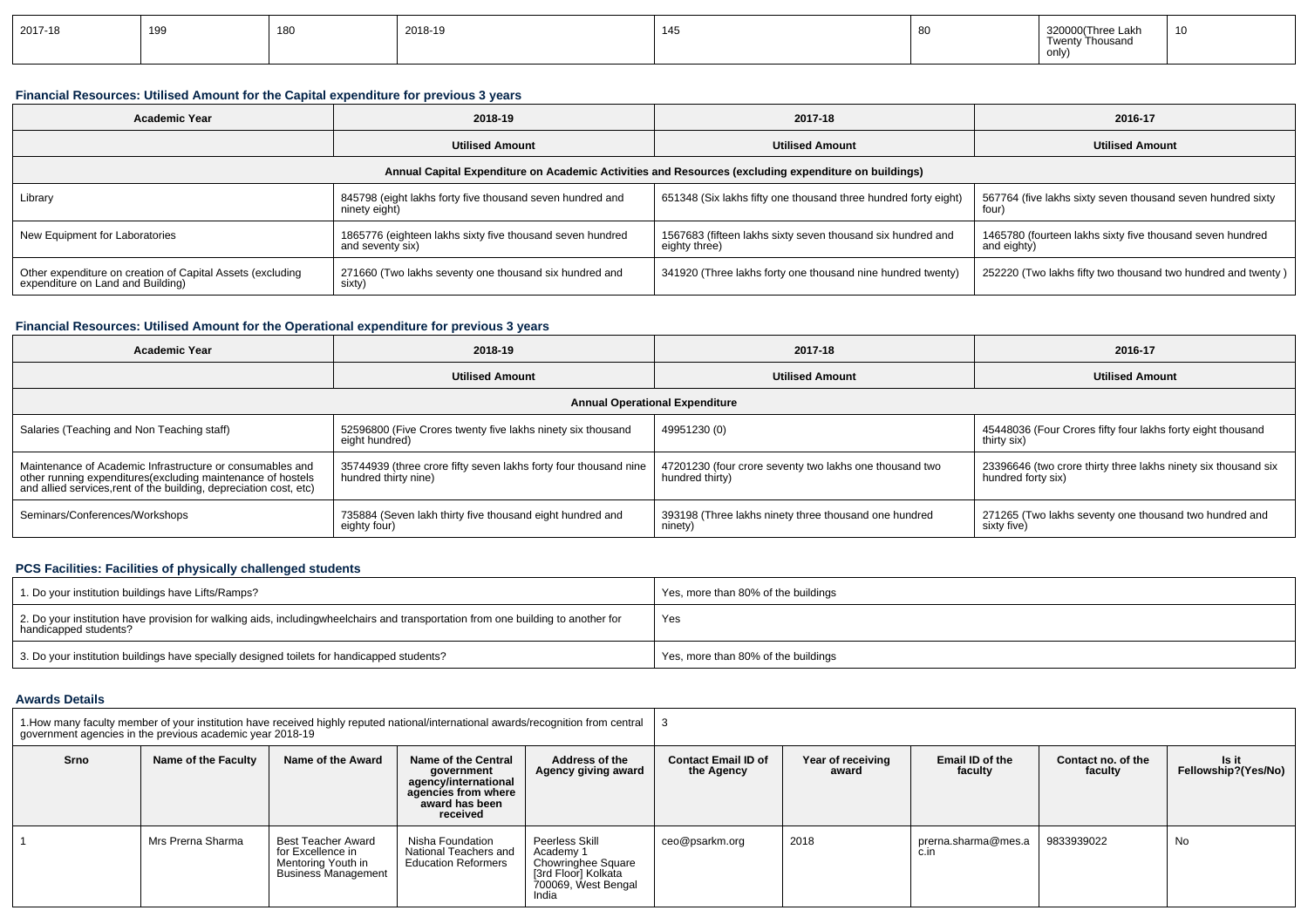| $\overline{2}$ | Dr Navami Dayal                                   | Received Copyrights<br>from Copyright Office<br>Government of India<br>for her Research work<br>on Histological and<br>Bioaccumulation<br><b>Evaluation of Gold</b><br>Nano particles in<br>Gonads of Zebrafish | Copyright Office<br>Government of India                                 | <b>Registrar of Copyrights</b><br>Copyright Office<br>Department For<br>Promotion of Industry<br>and Internal Trade<br>Ministry of Commerce<br>and Industry Boudhik<br>Sampada Bhawan,<br>Plot No. 32, Sector 14,<br>Dwarka, New Delhi-<br>110078 | copyrights@nic.in                                                                            | 2018                                     | navamidayal@mes.ac.i       | 7506263328                           | <b>No</b>                     |
|----------------|---------------------------------------------------|-----------------------------------------------------------------------------------------------------------------------------------------------------------------------------------------------------------------|-------------------------------------------------------------------------|---------------------------------------------------------------------------------------------------------------------------------------------------------------------------------------------------------------------------------------------------|----------------------------------------------------------------------------------------------|------------------------------------------|----------------------------|--------------------------------------|-------------------------------|
| 3              | Mr Shabab Rizvi                                   | Leprosy Rehabilitation<br>Award from Alert India<br>for highest contribution<br>towards Leprosy<br><b>Rehabilitation</b>                                                                                        | Alert India                                                             | ALERT INDIA B9 Mira<br><b>Mansion Sion West</b><br>Mumbai                                                                                                                                                                                         | info@alertindia.org                                                                          | 2018                                     | info@alertindia.org        | 9867345438                           | No                            |
|                |                                                   | 2. How many students of your institution have won international awards in the previous academic year 2018-19                                                                                                    |                                                                         |                                                                                                                                                                                                                                                   | 4                                                                                            |                                          |                            |                                      |                               |
| Srno           | Name of the<br>Student/Name of the<br><b>Team</b> | <b>Enrolment Number</b>                                                                                                                                                                                         | Name of the Award                                                       | <b>Name of International</b><br><b>Institution/Organisati</b><br>on from where the<br>award has been<br>received                                                                                                                                  | Address of the<br>Agency giving award                                                        | <b>Contact Email ID of</b><br>the Agency | Year of receiving<br>award | Email ID of the<br>faculty           | Contact no. of the<br>faculty |
|                | Ayushi Bhakta                                     | 2016016400528342                                                                                                                                                                                                | Gold Medal in National<br>Taekwondo<br>Championship at<br>Balewadi pune | Taekwondo Federation<br>of India                                                                                                                                                                                                                  | A-2. Second Floor.<br>32/16. Valmiki Marg.<br>Hazratganj, Lucknow<br>226001, U.P., India     | taekwondofederationofi<br>ndia@yahoo.in  | 2018                       | aayubhakta9@gmail.c<br><sub>om</sub> | 9768652428                    |
| 2              | Kabir Bhakta                                      | 2018016401242871                                                                                                                                                                                                | Gold Medal in National<br>Taekwondo Champion<br>Ship at Balewadi pune   | Taekwondo Federation<br>of India                                                                                                                                                                                                                  | A-2. Second Floor.<br>32/16, Valmiki Marg,<br>Hazratganj, Lucknow<br>226001, U.P., India     | taekwondofederationofi<br>ndia@yahoo.in  | 2018                       | kabirbhakta93@yahoo.<br>com          | 9004510819                    |
| 3              | <b>Rishesh Ramesh</b>                             | 2018016401236874                                                                                                                                                                                                | Silver Medal in<br>National Taekwondo<br>Championship                   | Taekwondo Federation<br>of India                                                                                                                                                                                                                  | A-2, Second Floor,<br>32/16, Valmiki Marg,<br>Hazratganj, Lucknow<br>226001, U.P., India     | taekwondofederationofi<br>ndia@yahoo.in  | 2018                       | rishesh2000@gmail.co<br>m            | 8652325721                    |
|                | Afzaal Siddique                                   | 2016016400536287                                                                                                                                                                                                | Mr Fresh Face Award<br><b>Times Fresh Face</b><br>Contest               | Times of India Group                                                                                                                                                                                                                              | Times Of India<br>Building, Dr DN Road,<br>Fort. Mumbai -<br>400001, Opposite CST<br>Station | timesfoundation@time<br>sgroup.com       | 2018                       | afzaalsiddique.as@qm<br>ail.com      | 9167221673                    |

## **Accreditation**

#### **NAAC Accreditation**

| 1. Does your institute have a valid NAAC Accreditation? | <b>YES</b> |             |
|---------------------------------------------------------|------------|-------------|
| <b>Valid from</b>                                       | Valid upto | <b>CGPA</b> |
| 16-09-2016                                              | 15-09-2021 | 3.25        |
| 08-01-2011                                              | 07-01-2016 | 3.23        |
| 03-05-2004                                              | 02-05-2009 | 85.65       |

## **Village Adoption**

| e under Unnat Bharat Scheme?<br>r institute adopted anv village.<br>Have vour | <b>NIC</b><br>- 1 Y V |
|-------------------------------------------------------------------------------|-----------------------|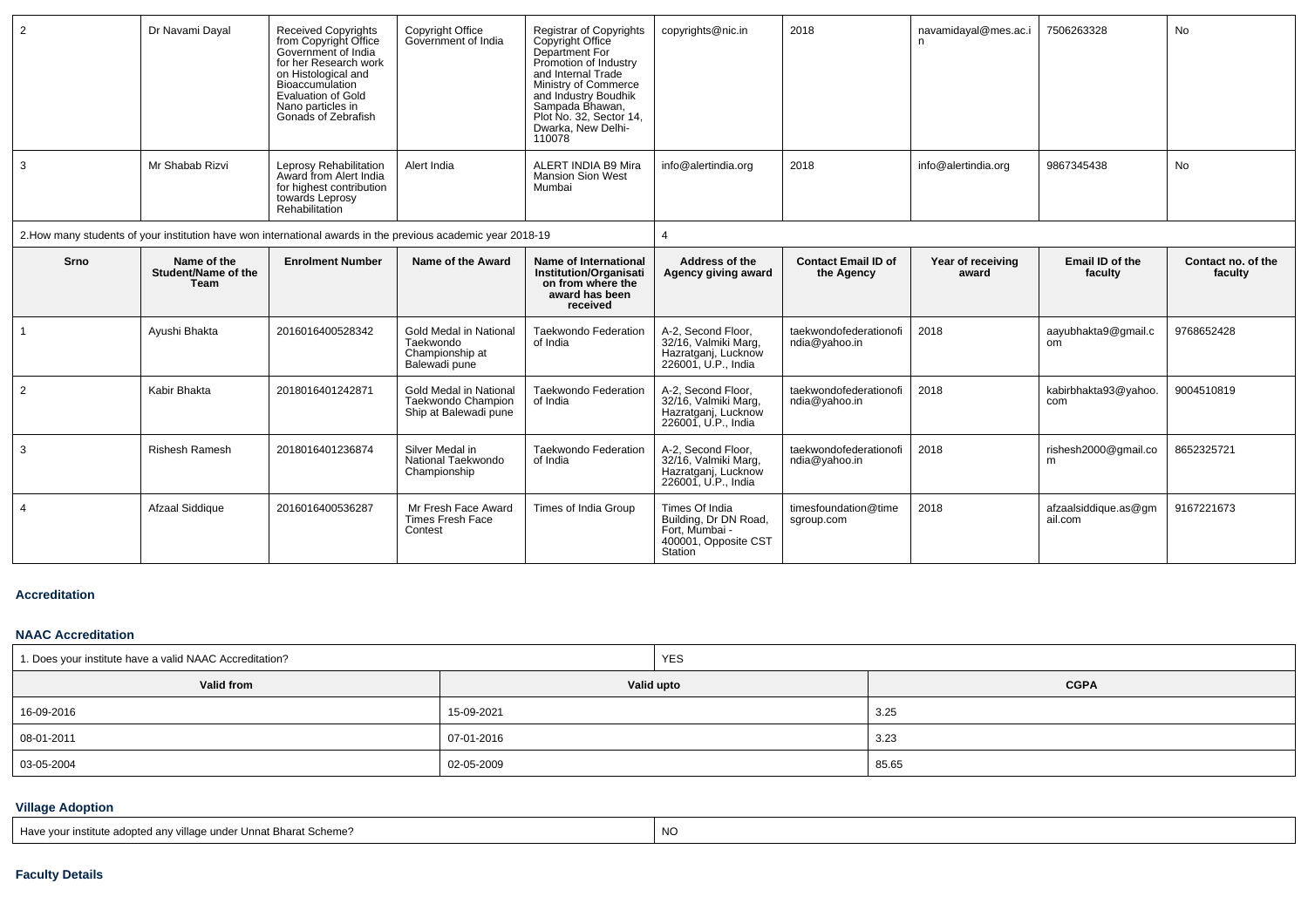| Srno           | Name                   | Age    | <b>Designation</b>                                  | Gender | Qualification | <b>Experience (In</b><br>Months) | <b>Is Associated</b><br><b>Last Year</b> | <b>Currently</b><br>working with<br>institution? | <b>Joining Date</b> | <b>Leaving Date</b>      | <b>Association type</b> |
|----------------|------------------------|--------|-----------------------------------------------------|--------|---------------|----------------------------------|------------------------------------------|--------------------------------------------------|---------------------|--------------------------|-------------------------|
| $\mathbf{1}$   | Ms Ruchika Bassi       | 32     | Assistant<br>Professor                              | Female | <b>SET</b>    | 105                              | Yes                                      | Yes                                              | 01-11-2011          | $\ddotsc$                | Regular                 |
| $\overline{2}$ | Dr Gajanan Wader       | 46     | Dean / Principal /<br>Director / Vice<br>Chancellor | Male   | Ph.D          | 252                              | Yes                                      | Yes                                              | 09-06-2003          | $\overline{\phantom{a}}$ | Regular                 |
| 3              | Mrs Deepika<br>Sharma  | 41     | Assistant<br>Professor                              | Female | M. Phil       | 228                              | Yes                                      | Yes                                              | 13-06-2002          | $\overline{\phantom{a}}$ | Regular                 |
| $\overline{4}$ | Dr Seema Somani        | 44     | Associate<br>Professor                              | Female | Ph.D          | 216                              | Yes                                      | Yes                                              | 13-06-2002          | $\overline{\phantom{a}}$ | Regular                 |
| 5              | Dr Aarti Sukheja       | 42     | Associate<br>Professor                              | Female | Ph.D          | 240                              | Yes                                      | Yes                                              | 13-06-2002          | $\overline{\phantom{a}}$ | Regular                 |
| 6              | Dr Rinkoo<br>Shantnu   | 46     | Associate<br>Professor                              | Female | Ph.D          | 216                              | Yes                                      | Yes                                              | 13-06-2002          | $\overline{\phantom{a}}$ | Regular                 |
| $\overline{7}$ | Dr Monali Ray          | 46     | Associate<br>Professor                              | Female | Ph.D          | 216                              | Yes                                      | Yes                                              | 01-07-2002          | $\overline{\phantom{a}}$ | Regular                 |
| 8              | Dr Smitha<br>Jayaram   | 44     | Assistant<br>Professor                              | Female | Ph.D          | 216                              | Yes                                      | Yes                                              | 12-08-2004          | $\ddotsc$                | Regular                 |
| 9              | Dr Kiran<br>Deshmukh   | 36     | Assistant<br>Professor                              | Female | Ph.D          | 180                              | Yes                                      | Yes                                              | 01-07-2007          | $\overline{\phantom{a}}$ | Regular                 |
| 10             | Mrs Prerna<br>Sharma   | 38     | Assistant<br>Professor                              | Female | <b>NET</b>    | 180                              | Yes                                      | Yes                                              | 14-07-2007          | $\overline{\phantom{a}}$ | Regular                 |
| 11             | Mrs Nithya<br>Varghese | 36     | Assistant<br>Professor                              | Female | <b>NET</b>    | 144                              | Yes                                      | Yes                                              | 11-06-2011          | $\ddotsc$                | Regular                 |
| 12             | Dr C K Prashant        | 41     | Assistant<br>Professor                              | Male   | Ph.D          | 30                               | Yes                                      | Yes                                              | 02-01-2017          | $\overline{\phantom{a}}$ | Regular                 |
| 13             | Dr Farhat Shaikh       | 37     | Assistant<br>Professor                              | Female | Ph.D          | 156                              | Yes                                      | Yes                                              | 01-06-2011          | $\overline{\phantom{a}}$ | Regular                 |
| 14             | Dr Abida Khan          | 36     | Assistant<br>Professor                              | Female | Ph.D          | 168                              | Yes                                      | Yes                                              | 14-11-2005          | $\ddotsc$                | Regular                 |
| 15             | Mrs Kavita<br>Kathare  | 37     | Assistant<br>Professor                              | Female | Ph.D          | 156                              | Yes                                      | Yes                                              | 04-11-2008          | $\overline{\phantom{a}}$ | Regular                 |
| 16             | Mr Shardul Buva        | 32     | Assistant<br>Professor                              | Male   | <b>SET</b>    | 84                               | Yes                                      | Yes                                              | 06-06-2012          | $\overline{\phantom{a}}$ | Regular                 |
| 17             | Mrs Meenakshi<br>Johri | 38     | Assistant<br>Professor                              | Female | <b>NET</b>    | 168                              | Yes                                      | Yes                                              | 14-06-2005          | $\ddotsc$                | Regular                 |
| 18             | Mr Gopakumar<br>Pillai | $30\,$ | Assistant<br>Professor                              | Male   | SET           | 84                               | Yes                                      | Yes                                              | 11-06-2012          | $\ddot{\phantom{a}}$     | Regular                 |
| 19             | Mrs Jennie Prajith     | 41     | Assistant<br>Professor                              | Female | <b>NET</b>    | 180                              | Yes                                      | Yes                                              | 11-06-2009          | $\overline{\phantom{a}}$ | Regular                 |
| 20             | Mr Shabab Rizvi        | 39     | Assistant<br>Professor                              | Male   | <b>MBA</b>    | 144                              | Yes                                      | Yes                                              | 21-06-2007          | $\sim$                   | Regular                 |
| 21             | Dr Kumudini Das        | 43     | Assistant<br>Professor                              | Female | Ph.D          | 204                              | Yes                                      | Yes                                              | 09-06-2008          | $\sim$                   | Regular                 |
| 22             | Mrs Bindu<br>Rajaguru  | 36     | Assistant<br>Professor                              | Female | M. Phil       | 130                              | Yes                                      | Yes                                              | 08-06-2009          | $\overline{\phantom{a}}$ | Regular                 |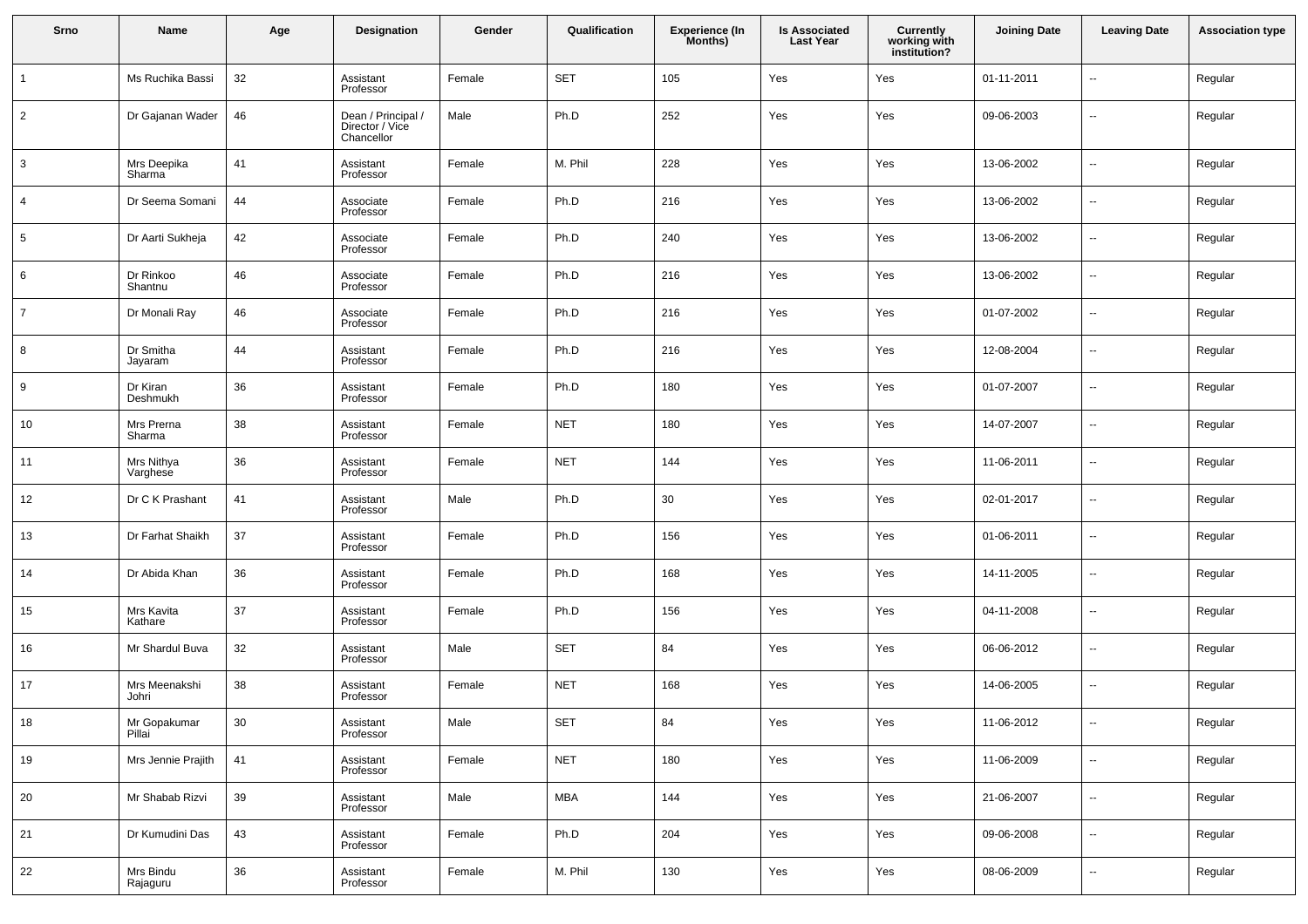| 23 | Mrs Ramya<br>Kumar        | 33 | Assistant<br>Professor | Female | M. Phil                                          | 132 | Yes | Yes | 01-06-2013 | $\overline{\phantom{a}}$ | Adhoc /<br>Contractual |
|----|---------------------------|----|------------------------|--------|--------------------------------------------------|-----|-----|-----|------------|--------------------------|------------------------|
| 24 | Mrs Sharavathi            | 51 | Assistant<br>Professor | Female | M.COM                                            | 324 | Yes | Yes | 10-06-2013 | $\overline{\phantom{a}}$ | Adhoc/<br>Contractual  |
| 25 | Mrs Archana<br>Deepak     | 35 | Assistant<br>Professor | Female | M.COM                                            | 133 | Yes | Yes | 10-07-2015 | $\overline{\phantom{a}}$ | Adhoc /<br>Contractual |
| 26 | Mrs Sabitha<br>Praveen    | 38 | Assistant<br>Professor | Female | MSc(Statistics)                                  | 134 | Yes | Yes | 08-06-2009 | $\overline{\phantom{a}}$ | Adhoc /<br>Contractual |
| 27 | Mrs Sunita Saini          | 32 | Assistant<br>Professor | Female | <b>SET</b>                                       | 104 | Yes | Yes | 22-11-2010 | $\overline{\phantom{a}}$ | Adhoc /<br>Contractual |
| 28 | Ms Poonam Gupta           | 28 | Assistant<br>Professor | Female | LLM                                              | 24  | No  | Yes | 01-08-2018 | $\overline{\phantom{a}}$ | Adhoc /<br>Contractual |
| 29 | Ms Sethi Gurpreet<br>Kaur | 27 | Assistant<br>Professor | Female | LLM                                              | 50  | Yes | Yes | 04-07-2015 | $\overline{\phantom{a}}$ | Adhoc /<br>Contractual |
| 30 | Ms Heena<br>Khanche       | 23 | Assistant<br>Professor | Female | M.COM                                            | 12  | No  | Yes | 01-07-2018 | $\overline{\phantom{a}}$ | Adhoc /<br>Contractual |
| 31 | Mr Chaitanya<br>Athalye   | 28 | Assistant<br>Professor | Male   | <b>SET</b>                                       | 66  | Yes | Yes | 15-11-2016 | $\overline{\phantom{a}}$ | Adhoc /<br>Contractual |
| 32 | Mrs Surekha<br>Padmaraj   | 32 | Assistant<br>Professor | Female | M. Phil                                          | 76  | Yes | Yes | 08-01-2015 | $\overline{\phantom{a}}$ | Adhoc /<br>Contractual |
| 33 | Ms Mishkaat<br>Imrani     | 23 | Assistant<br>Professor | Female | MCJ: Masters of<br>Communication &<br>Journalism | 26  | No  | Yes | 18-06-2018 | --                       | Adhoc /<br>Contractual |
| 34 | Mrs Sudha<br>Ramesh       | 50 | Assistant<br>Professor | Female | MSc(Mathematics)                                 | 194 | Yes | Yes | 01-07-2006 | $\overline{a}$           | Adhoc /<br>Contractual |
| 35 | Mrs Padmaja<br>Ganti      | 41 | Assistant<br>Professor | Female | <b>MCA</b>                                       | 134 | Yes | Yes | 08-06-2008 | ш,                       | Adhoc /<br>Contractual |
| 36 | Ms Priya Agarwal          | 28 | Assistant<br>Professor | Female | M.Sc.(Biochemistr<br>y)                          | 50  | Yes | Yes | 16-06-2017 | $\overline{\phantom{a}}$ | Adhoc /<br>Contractual |
| 37 | Mrs Sujata<br>Shahabade   | 43 | Assistant<br>Professor | Female | M. Phil                                          | 98  | Yes | Yes | 22-06-2011 | ш.                       | Adhoc /<br>Contractual |
| 38 | Mrs Shubhangi<br>Pawar    | 39 | Assistant<br>Professor | Female | <b>MCA</b>                                       | 98  | Yes | Yes | 22-06-2011 | ш.                       | Adhoc /<br>Contractual |
| 39 | Ms Akshata<br>Narkar      | 26 | Assistant<br>Professor | Female | MCJ: Masters of<br>Communication &<br>Journalism | 14  | Yes | Yes | 18-06-2018 | --                       | Adhoc /<br>Contractual |
| 40 | Mrs Anju Somani           | 40 | Assistant<br>Professor | Female | <b>MCA</b>                                       | 115 | Yes | Yes | 09-07-2010 | --                       | Adhoc /<br>Contractual |
| 41 | Mrs Varsha<br>Chatuphale  | 31 | Assistant<br>Professor | Female | <b>MCA</b>                                       | 68  | Yes | Yes | 25-11-2013 | $\overline{\phantom{a}}$ | Adhoc /<br>Contractual |
| 42 | Mrs Prajakta Kane         | 28 | Assistant<br>Professor | Female | M.Sc.                                            | 26  | Yes | Yes | 18-06-2018 | Щ.                       | Adhoc /<br>Contractual |
| 43 | Mrs Dhanya                | 36 | Assistant<br>Professor | Female | MSC(IT)                                          | 158 | Yes | Yes | 05-08-2006 | ш,                       | Adhoc /<br>Contractual |
| 44 | Mrs Rashmi<br>Chavan      | 29 | Assistant<br>Professor | Female | MSC(IT)                                          | 68  | Yes | Yes | 06-06-2016 | u.                       | Adhoc /<br>Contractual |
| 45 | Ms Jabeen Zuzer<br>Masum  | 25 | Associate<br>Professor | Female | MSC(IT)                                          | 38  | Yes | Yes | 13-06-2016 | н.                       | Adhoc /<br>Contractual |